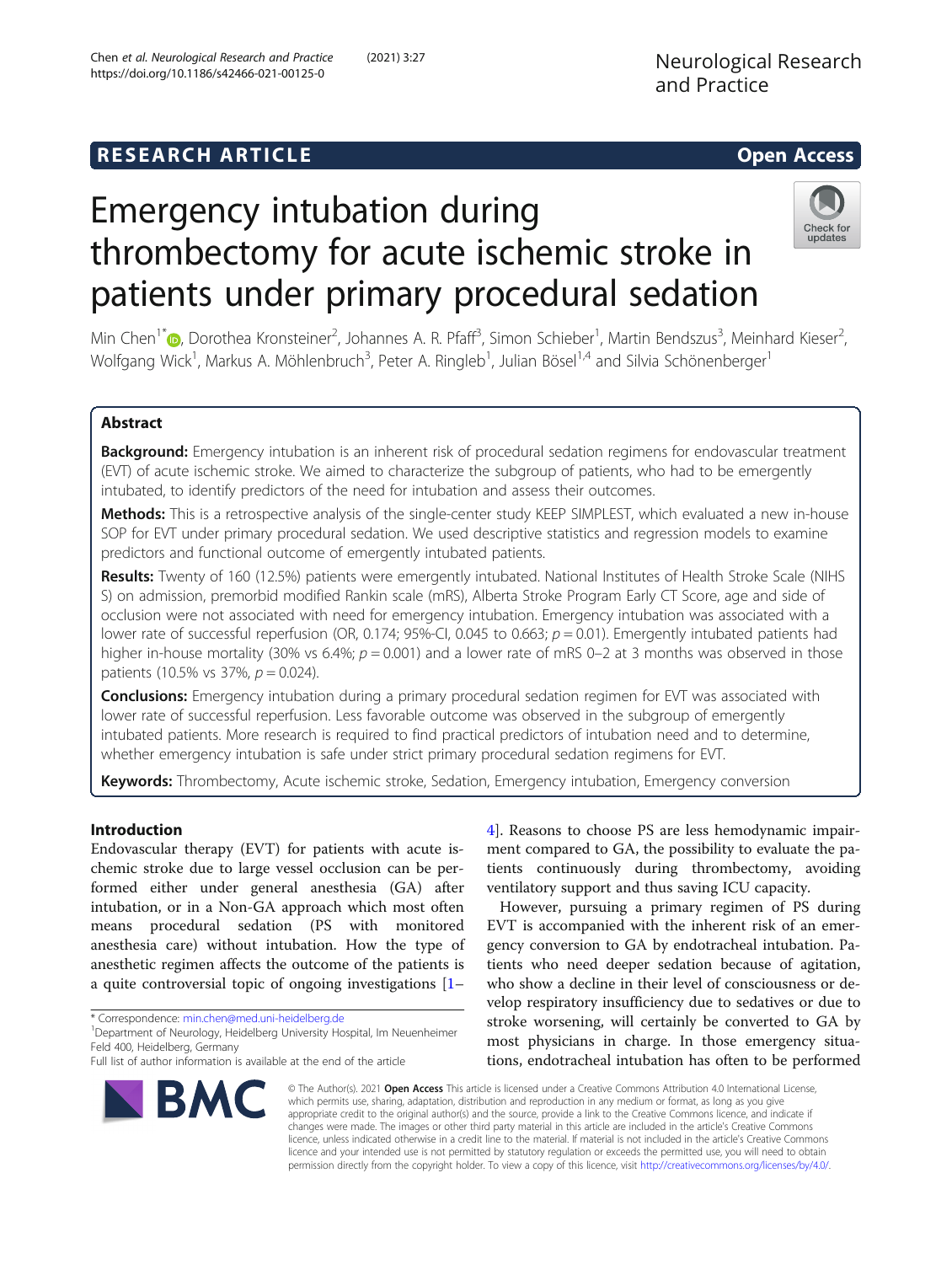under suboptimal conditions, when the cardiorespiratory system is already compromised, and aspiration or other complications may already have occurred. Thus, it appears preferable to avoid these situations. However, it is not well established to what extend emergency conversion influences outcome of stroke patients and how it can be predicted.

In this post-hoc analysis we used prospectively collected data from the observational study KEep Evaluating Protocol Simplification In Managing Periinterventional Light Sedation for Endovascular Stroke Treatment (KEEP SIMP LEST) [\[5\]](#page-7-0), on a cohort of stroke thrombectomy patients receiving EVT primarily in PS. We aimed to identify predictors of emergent intubation and assessed different outcome parameters such as reperfusion result, early neurologic improvement, long-term functional outcome and mortality.

#### Methods

#### Design and main findings of the KEEP SIMPLEST study

We used collected data from the monocentric observational KEEP SIMPLEST study for this post-hoc analysis [[5\]](#page-7-0). KEEP SIMPLEST evaluated a lean in-house periprocedural standard operating procedure (SOP) for patients with acute ischemic stroke of the anterior intracranial circulation undergoing thrombectomy in PS.

The aim of the study was to determine, whether logistical aspects and functional outcome of patients could be improved under the new SOP compared to the preceding SOP<sup>2</sup>. Main findings were that the new SOP was associated with reduced in-house treatment delays, while functional outcome like the National Institutes of Health Stroke Scale (NIHSS) after 24 h and modified Rankin Scale (mRS) at 3 months remained the same [\[5\]](#page-7-0).

#### Anesthetic management

All patients were primarily started on PS and monitored by neuro-intensivists (local standard). Analgosedative medication include propofol, esketamine and remifentanil. Propofol and esketamine were applied via continuous perfusor infusion and/or via bolus administration. Predefined criteria for emergency endotracheal intubation and conversion to GA were as follows: when there is an intraprocedural complication (e.g. arterial perforation), vomiting and aspiration occur, the patients were very agitated despite high doses of sedatives or when there was a compromise in airway patency or respiratory insufficiency. Eventually, the choice and dosing of sedatives as well as the decision for emergency conversion were at the discretion of the neuro-intensivist in concordance with the interventionalist.

After the intervention patients were transferred to the stroke unit when they remained under PS and to the intensive care unit when emergent intubation and GA was needed.

Emergency endotracheal intubation was performed as part of rapid sequence induction where etomidate, rocuronium and fentanyl were used as induction medication. Propofol, esketamine and remifentanil were used for maintenance of deeper sedation thereafter. During GA, mechanical ventilation aimed at avoiding hyper- or hypocapnia and hyper- or hypoxemia. A systolic blood pressure target range of 140–160 mmHg was aimed for by applying crystalloids and norepinephrine perfusor therapy in situations of hemodynamic compromise. Other details of the SOP are already published [[5\]](#page-7-0).

The study was approved by the local institutional review board (Ethikkommission Medizinische Fakultät Heidelberg, ID S-325/2015).

#### Data collection and analysis

We obtained data from 160 patients started in PS of the KEEP SIMPLEST study from December 2016 to November 2017, where primary procedural sedation was planned for EVT of vessel occlusions in the anterior circulation. Baseline data, premorbid mRS and admission NIHSS were documented. Hemodynamic and medication data during EVT were obtained from protocol documents. Mean arterial pressure (MAP) drops of 20% were defined as intraprocedural drops of at least 20% compared to the baseline MAP on admission.

The Alberta Stroke Program Early CT Score (ASPE CTS) were regularly determined in the preprocedural imaging (mostly noncontrast CT, sometimes MRI). Successful reperfusion was determined as modified Thrombolysis in cerebral infarction (mTICI) 2b-3.

Furthermore, we obtained information of whether patients where intubated before or after groin puncture for EVT. Functional outcome parameters were obtained after 24 h (NIHSS) and after 3 months (a telephone interview was conducted to assess the mRS).

#### Statistical analysis

Patient and baseline characteristics are described using mean and standard deviation for continuous variables or absolute and relative frequencies for categorical variables. Differences between emergently intubated patients and non-intubated patients were assessed using the Student's t-test for continuous variables and the Chisquared test for categorical variables. Different outcome parameters were analyzed using regression models, where all of them include NIHSS on admission, pre mRS, and ASPECTS as covariates. The difference in NIHSS between admission and after 24 h was analyzed using a linear regression model additionally adjusted for the need of emergency intubation, a MAP drop of at least 20%, and dichotomized mTICI (2b-3 vs 0-2a). The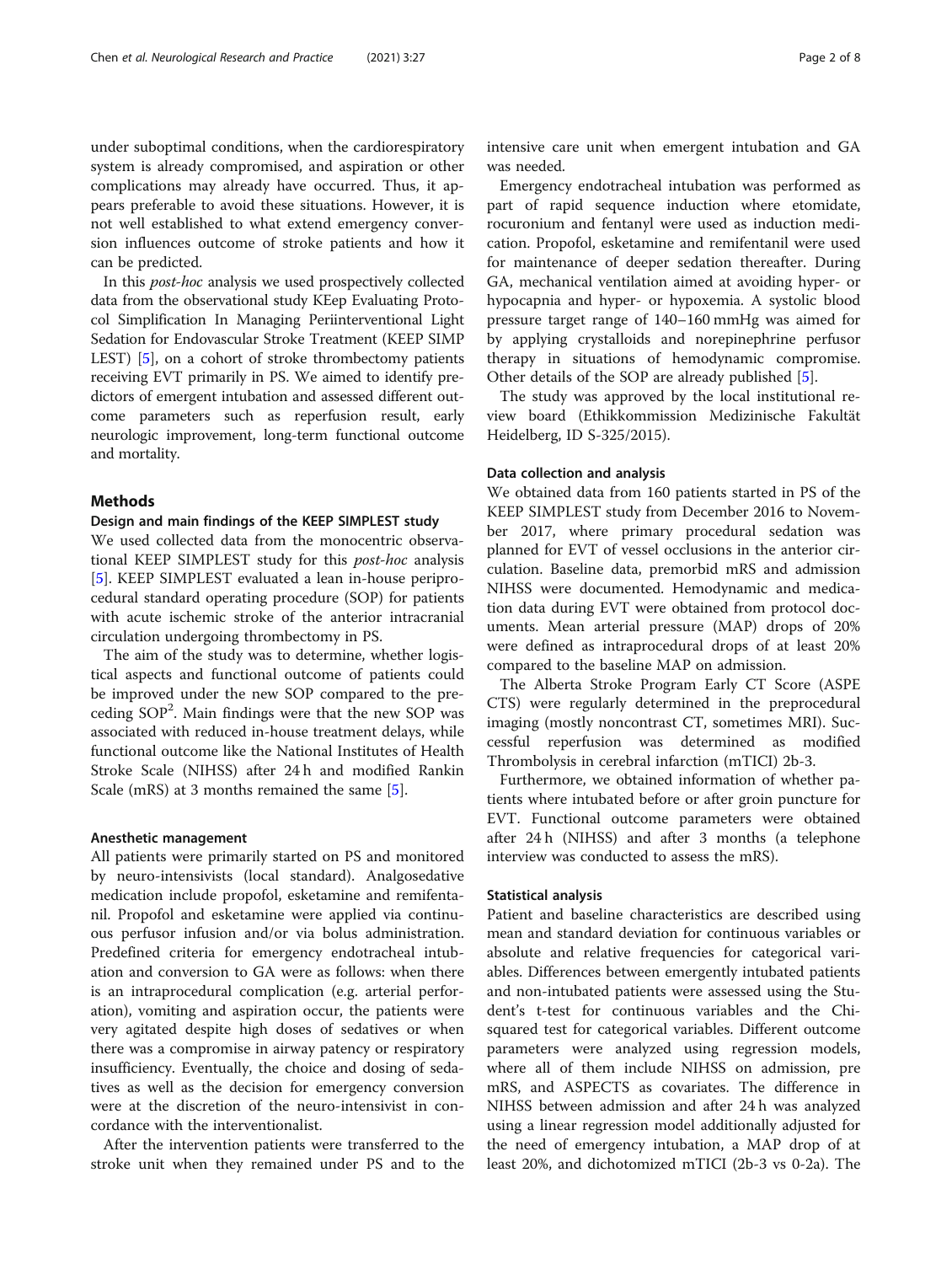mRS after 3 months was analyzed using an ordinal logistic regression model. Additionally, the mRS was dichotomized into unfavorable and favorable outcomes (mRS 3–6 versus 0–2) and analyzed using a logistic regression model. Both models were additionally adjusted for the need of emergency intubation, a MAP drop of at least 20%, and dichotomized mTICI. Reperfusion was assessed by mTICI, which is dichotomized as successful reperfusion 2b-3 versus failed reperfusion 0-2a, and analyzed using a logistic regression model additionally adjusted for the need of emergency intubation and a decrease in MAP of at least 20%. To evaluate patient characteristics influencing the need for an emergency intubation, a logistic regression model was used which was additionally adjusted for age. The estimated model coefficients are documented together with the corresponding 95% confidence intervals, standard errors, and p-values.

In the subgroup of patients who needed an emergency intubation, the time-points (before and after groin puncture) of intubation are documented using descriptive methods, as well as compared with regard to baseline characteristics using the Wilcoxon signed-rank test for continuous variables and the Chi-squared test for categorical variables. Since this is an explorative analysis, all p-values are of descriptive nature.

#### Data availability statement

Deidentified participant data that support the findings of this study are available from the corresponding author upon reasonable request.

#### Results

#### Baseline characteristics of emergently intubated patients

Baseline characteristics are presented in Table [1](#page-3-0). In total, 20 (12.5%) patients were intubated, 10 (6.25%) before (preintervention) and 10 (6.25%) after the groin puncture (intraprocedural). Reasons for intubation are listed in Table [2,](#page-3-0) the most frequent were agitation (with and without aspiration). Mean ± SD duration of the intubated state was 35.7 ± 72.2 h.

NIHSS at baseline, premorbid mRS, pre-interventional ASPECTS, age, side of occlusion, sex and vascular risk factors were not substantially different between emergently intubated and non-intubated patients (Table [1](#page-3-0)).

Baseline characteristics of patients intubated before and after groin puncture did not differ substantially (Supplemental Table [1](#page-6-0)).

#### Predictors for the need of emergency intubation

In a multivariable regression model including NIHSS on admission, premorbid mRS, ASPECTS, age and side of occlusion as covariables, none were associated with the need of emergency intubation (Table [3](#page-3-0)).

Outcome characteristics in emergently intubated patients The duration of the EVT procedure was longer in patients who needed an intubation than in those who did not (mean  $\pm$  SD; 128.8  $\pm$  69.9 vs 88.8  $\pm$  55.0 min; p = 0.004), as well as the groin-puncture to reperfusion times (mean  $\pm$  SD; 107.8  $\pm$  72.6 vs 66.9  $\pm$  55.9 min; p = 0.0038). Patients who needed endotracheal intubation had higher rates of MAP drops of 20% from baseline (17 (89.5%) vs 65 (47.1%);  $p = 0.001$ ). These MAP drops were included as covariable in a multivariable regression models with no influence on NIHSS at 24 h, mRS at 3 months or reperfusion success (Supplement Tables [2,](#page-6-0) [3](#page-6-0), [4,](#page-6-0) [5,](#page-6-0) [6\)](#page-6-0).

In terms of outcome (Table [4\)](#page-4-0), emergently intubated patients showed a higher NIHSS 24 h after admission compared to the non-intubated group (mean ± SD; 19.9  $\pm$  13.7 vs 10.4  $\pm$  9.4;  $p < 0.001$ ) and showed less improvement (mean ± SD;  $1.4 \pm 11.9$  vs  $-3.2 \pm 9.1$ ;  $p =$ 0.047). Multivariable regression models (Table [5](#page-4-0) and Supplement Table [3\)](#page-6-0) revealed that emergency intubation was not associated with less improvement in NIHSS from baseline to after 24 h (β = 4.404; 95%-CI, – 0.193 to 9.002;  $p = 0.06$ ). There was a higher in-house mortality (Table [4](#page-4-0)) in emergently intubated patients (6 (30.0%) vs 9 (6.4%);  $p = 0.001$ ), but the difference diminished after 3 months (7 (36.8%) vs 32 (23.2%);  $p = 0.197$ ).

Additionally, the rate of mRS 0–2 at 3 months (Table [4\)](#page-4-0) was lower in emergently converted patients compared to no intubation (10.5% vs 37%,  $P = 0.022$ ). However, long-term functional outcome (Table [5\)](#page-4-0) was not significantly associated with emergency intubation in an adjusted regression analysis of a dichotomized mRS (0–2 vs 3–6) after 3 months (OR, 3.246; 95%-CI, 0.656 to 24.387;  $p = 0.183$ ) or in an ordinal regression analysis of mRS shift (OR, 2.132; 95%-CI 0.764 to 6.098;  $p = 0.151$ ).

Furthermore, successful reperfusion occurred less frequently in emergently intubated patients than in patients without intubation  $(14 \ (70.0\%)$  vs  $124 \ (88.6\%)$ ;  $p =$ 0.0241). Logistic regression models after adjustment with NIHSS on admission, premorbid mRS, ASPECTS and occurrence of 20% drop in MAP, revealed an association of intubation (OR, 0.174; 95%-CI, 0.045–0.663;  $p = 0.01$ ) with less frequent reperfusion success (Table [5\)](#page-4-0).

#### **Discussion**

GA compared to PS has been investigated in many retrospective observational studies and come out with worse morbidity and mortality in most of them  $[6-11]$  $[6-11]$  $[6-11]$  $[6-11]$  $[6-11]$ . On the other hand, three single-center RCT [\[1](#page-6-0), [2](#page-6-0), [4](#page-7-0)] comparing PS and GA and a meta-analysis (by the SAGA collaborators) [[3\]](#page-7-0) of patient-level data from those three RCTs showed contrary results: less disability was seen in the group, where EVT was performed under protocol-based GA than in the group with procedural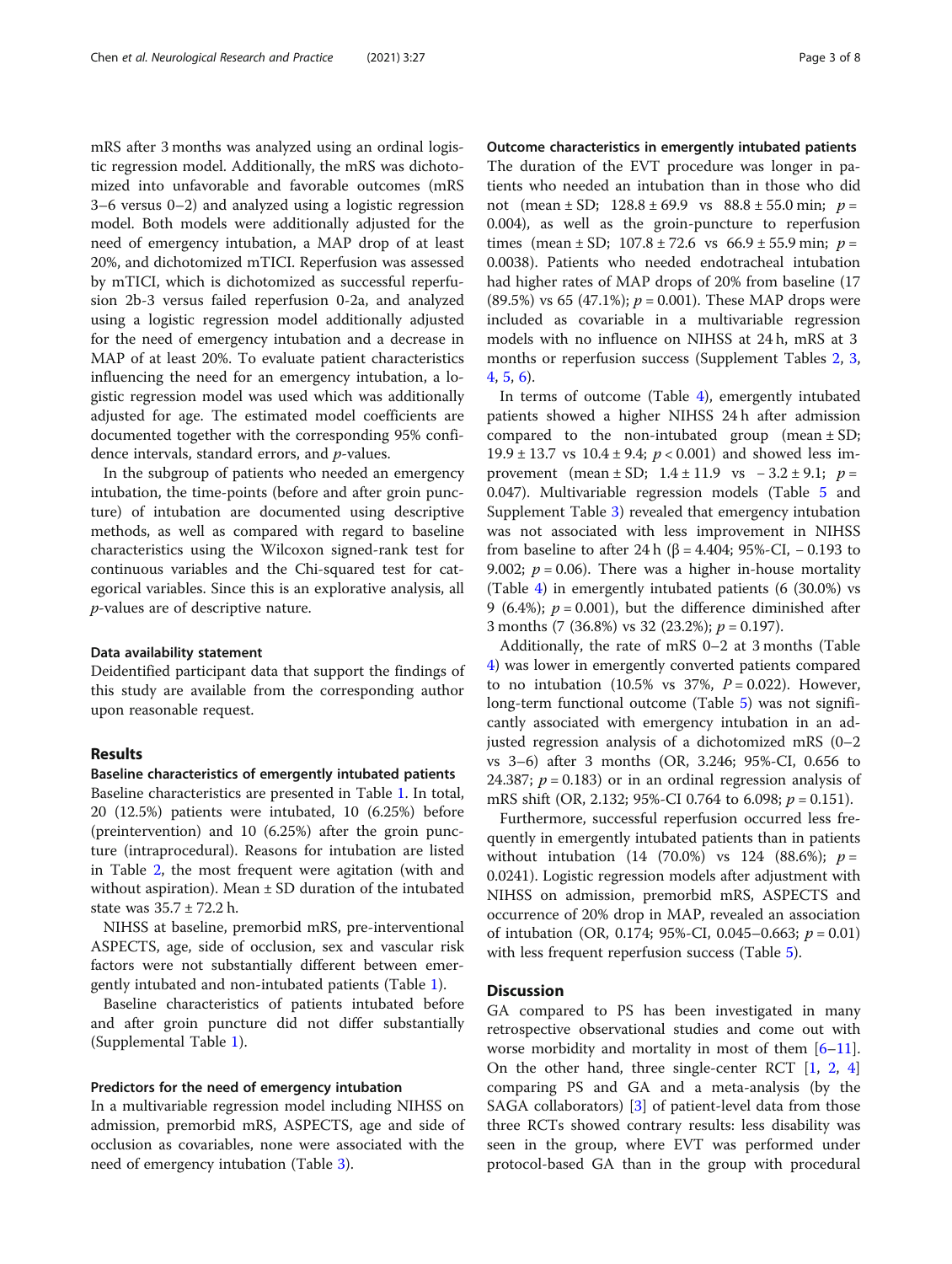#### <span id="page-3-0"></span>Table 1 Baseline and clinical characteristics

|                                     | not intubated    | emergently intubated | p-value |
|-------------------------------------|------------------|----------------------|---------|
| $\sqrt{n}$                          | 140              | 20                   |         |
| Age, mean $\pm$ SD                  | $76.2 \pm 11.08$ | $73.3 \pm 13.07$     | 0.290   |
| Male sex, $n$ $(\%)$                | 57 (40.7)        | 7(35.0)              | 0.626   |
| Comorbidities and medication, n (%) |                  |                      |         |
| Hypertension                        | 117 (83.6)       | 13 (65.0)            | 0.047   |
| Diabetes mellitus                   | 33 (23.6)        | 4(20.0)              | 0.723   |
| Hypercholesterolemia                | 42 (30.0)        | 4(20.0)              | 0.355   |
| Currently smoking                   | 21 (15.0)        | 3(15.0)              | 1.000   |
| Previous stroke                     | 28 (20.0)        | 4(20.0)              | 1.000   |
| Coronary artery disease             | 33 (23.6)        | 8(40.0)              | 0.115   |
| Peripheral artery disease           | 11(7.9)          | 3(15.0)              | 0.290   |
| Atrial fibrillation                 | 47 (33.6)        | 7(35.0)              | 0.899   |
| Need for dialysis                   | 1(0.7)           | 0(0.0)               | 0.705   |
| Antiplatelet therapy                | 52 (37.1)        | 6(30.0)              | 0.534   |
| Oral anticoagulants                 | 22 (15.7)        | 5(25.0)              | 0.300   |
| Statin therapy                      | 37 (26.4)        | 7(35.0)              | 0.422   |
| NIHSS on admission, mean ± SD       | $13.5 \pm 7.06$  | $16.6 \pm 6.29$      | 0.068   |
| Premorbid mRS, n (%)                |                  |                      |         |
| $0 - 2$                             | 99 (70.7)        | 14 (70.0)            | 0.95    |
| >2                                  | 41 (29.3)        | 6(30.0)              |         |
| ASPECTS, mean $\pm$ SD <sup>a</sup> | $8.2 \pm 1.64$   | $7.7 \pm 2.06$       | 0.149   |
| Use of iv thrombolysis, n (%)       | 82 (58.6)        | 15 (75.0)            | 0.160   |
| Site of occlusion, n (%)            |                  |                      |         |
| Left sided occlusion                | 67(48.2)         | 12(60.0)             | 0.324   |
| M1                                  | 61(43.6)         | 10(54.5)             | 0.591   |
| M <sub>2</sub>                      | 36 (25.7)        | 3(13.6)              |         |
| ICA                                 | 5(3.6)           | 0(0.0)               |         |
| $ICA + M1/2$                        | 37 (26.4)        | 7(31.8)              |         |
| P <sub>1</sub>                      | 1(0.6)           | 0                    |         |

a 1 missing value in the group of non-intubated patients. Student's t-test was used for continuous variables and Chi-squared test for categorical variables. ASPECTS Alberta Stroke Program Early CT Score, NIHSS National Institutes of Health Stroke Scale

|  |  |  |  | Table 2 Reasons for emergency intubation |  |
|--|--|--|--|------------------------------------------|--|
|--|--|--|--|------------------------------------------|--|

| Reason                    | n(%)        |
|---------------------------|-------------|
| Agitation                 | $5(25.0\%)$ |
| Agitation + vomiting      | $1(5.0\%)$  |
| Agitation + aspiration    | $5(25.0\%)$ |
| Vomiting                  | 4 (20.0%)   |
| Aspiration                | $2(10.0\%)$ |
| Respiratory insufficiency | 2 (10.0%)   |
| Other                     | $1(5.0\%)$  |

Table 3 Associations of selected baseline characteristics with the need of emergency intubation

|                                              | 0R    | 95% CI                   | Std. Error p-value |       |
|----------------------------------------------|-------|--------------------------|--------------------|-------|
| NIHSS on admission                           | 1.061 | 0.976.1.162 0.044        |                    | 0.18  |
| Premorbid mRS (3-6 vs 0-2) 0.996 0.288, 3.26 |       |                          | 0.611              | 0.995 |
| <b>ASPECTS</b>                               |       | 0.878 0.649, 1.196 0.154 |                    | 0.398 |
| Age                                          |       | 0.974 0.931, 1.019 0.023 |                    | 0.249 |
| Left side of occlusion                       |       | 0.668 0.216, 2.002 0.561 |                    | 0.473 |

ASPECTS Alberta Stroke Program Early CT Score, mRS modified Rankin Scale, NIHSS National Institutes of Health Stroke Scale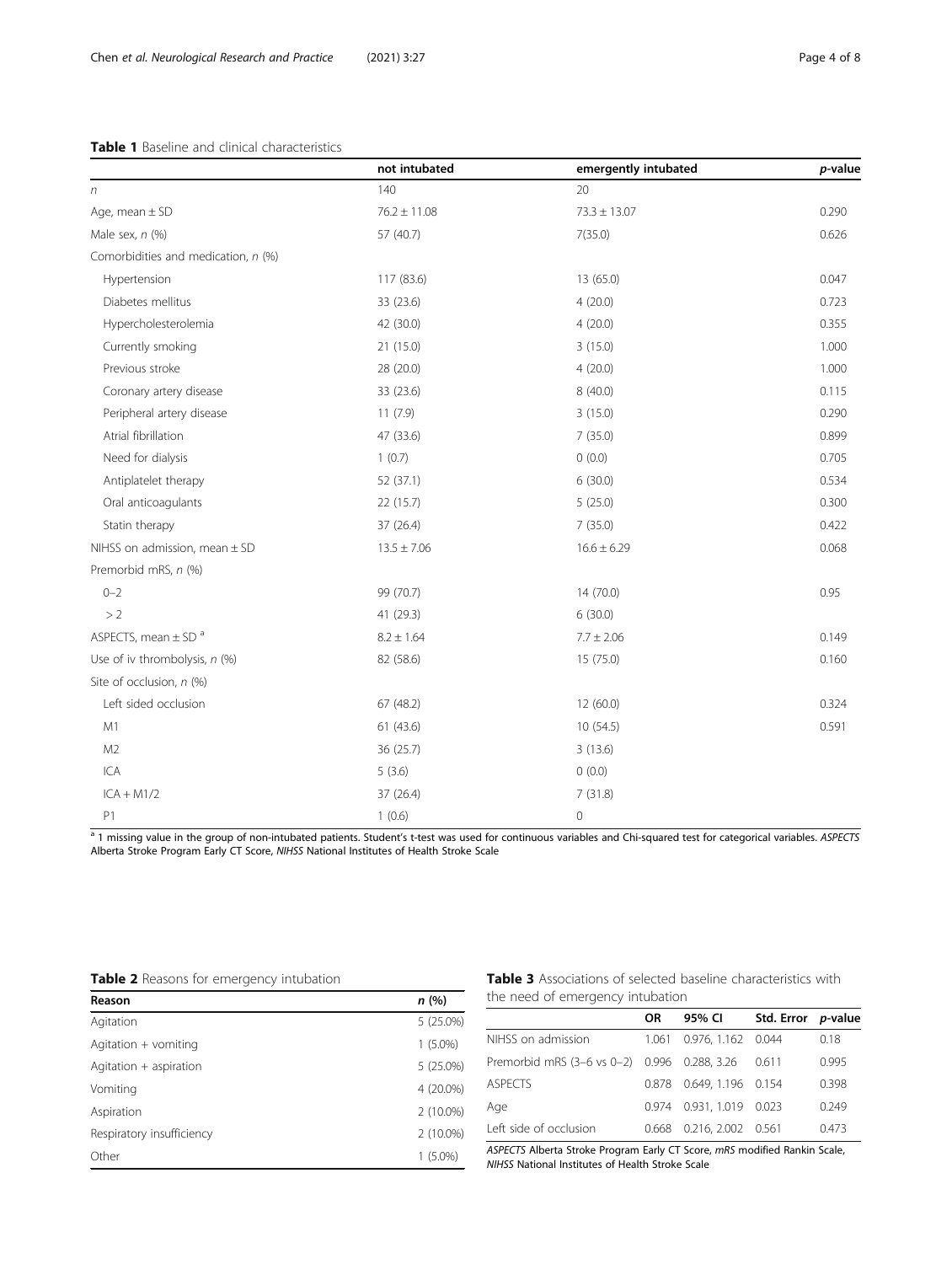#### <span id="page-4-0"></span>Table 4 Outcomes

|                                               | not intubated    | emergently intubated | p-value |
|-----------------------------------------------|------------------|----------------------|---------|
| n                                             | 140              | 20                   |         |
| Occurrence of at least 20% drop in MAP, n (%) | 65 (47.1)        | 17 (89.5)            | 0.001   |
| Durations                                     |                  |                      |         |
| EVT procedure, mean $\pm$ SD, minutes         | $88.8 \pm 55.0$  | $128.8 \pm 69.9$     | 0.004   |
| Groin-to-reperfusion, mean $\pm$ SD, minutes  | $66.9 \pm 55.9$  | $107.8 \pm 72.6$     | 0.0038  |
| Stay in ICU, mean ± SD, hours                 | $11.8 \pm 46.93$ | $69.3 \pm 75.4$      | < 0.001 |
| Intubated state, mean, SD, hours              |                  | $35.7 \pm 72.2$      |         |
| Intubated state, median, IQR, hours           |                  | 8.3, 4.1-28.75       |         |
| Hospital stay, mean $\pm$ SD, hours           | $143.1 \pm 96.7$ | $159.2 \pm 118.3$    | 0.500   |
| Successful reperfusion                        |                  |                      |         |
| mTICI 2b-3, n (%)                             | 124 (88.6)       | 14(70.0)             | 0.0241  |
| Clinical outcomes                             |                  |                      |         |
| NIHSS at 24 h, mean $\pm$ SD                  | $10.4 \pm 9.4$   | $19.9 \pm 13.7$      | < 0.001 |
| $\Delta$ NIHSS (at 24 - on admission)         | $-3.2 \pm 9.1$   | $1.4 \pm 11.9$       |         |
| mRS at 3 months, $n$ (%) $a$                  |                  |                      |         |
| $0 - 2$                                       | 51 (37.0)        | 2(10.5)              | 0.022   |
| >2                                            | 87 (63.0)        | 17 (89.5)            |         |
| In-house mortality, $n$ (%)                   | 9(6.4)           | 6(30.0)              | 0.001   |
| 3 month mortality, $n$ (%) <sup>a</sup>       | 32 (23.2)        | 7(36.8)              |         |
| Cause of death, n (% of patients died)        |                  |                      |         |
| Cerebral                                      | 16 (50.0)        | 6(85.7)              | 0.169   |
| Non-cerebral                                  | 6(18.8)          | 1(14.3)              |         |
| Unclear                                       | 10 (31.2)        | 0(0.0)               |         |

a missing values of 2 patients of the not intubated group and 1 in the emergently intubated group. Student's t-test was used for continuous variables and Chisquared test for categorical variables. ICU intensive care unit, MAP mean arterial pressure, mRS modified Rankin Scale, NIHSS National Institutes of Health Stroke Scale, mTICI modified thrombolysis in cerebral infarction

sedation. This research however focused on primary, planned, at times strictly protocol-based intubation. Data are lacking in the literature to what extend emergently intubated patients, which are converted to GA differ from patients who do not need to be intubated. A relevant question is, whether it remains safe to primarily pursue a PS approach in patients at risk for emergency intubation and how to recognize the latter.

Our observed emergency intubation rate of 12.5% is comparable to the rates in the PS arms of randomized trials, such as the ANSTROKE [\[1](#page-6-0)] (15.6%) and SIESTA

[[2\]](#page-6-0) (14.3%) trials. Some retrospective observational studies have yielded very low rates of 1.6% [\[12](#page-7-0)] or 2.5% [[13](#page-7-0)] Differences in conversion rate may be due to differences in patient characteristics (i.e. stroke type and severity, anterior vs posterior circulation stroke, comorbidities), but very likely also due to differences in tolerance of cardiorespiratory and neurologic state, level of patient movement on the sides of the anesthetist or the interventionalist, institutional practice for pre-procedural patient assessment and choice of initial anesthetic technique, respectively. Thus, in studies where

|                                         | Adjusted estimate | 95% CI          | <b>Std. Error</b> | <i>p</i> -value |
|-----------------------------------------|-------------------|-----------------|-------------------|-----------------|
| $\Delta$ NIHSS (at 24 h - on admission) | 4.404             | $-0.193, 9.002$ | 2.327             | 0.06            |
|                                         | Adjusted OR       | 95% CL          | Std. Error        | p-value         |
| mRS at 3 months $(3-6 \text{ vs } 0-2)$ | 3.246             | 0.656, 24.387   | 0.883             | 0.183           |
| mRS at 3 months (ordinal regression)    | 2.132             | 0.764, 6.098    | 0.527             | 0.151           |
| mTICI (2b-3 vs 0-2a)                    | 0.174             | 0.045.0.663     | 0.677             | 0.01            |

Full multivariable regression models are shown in the supplementary material. ASPECTS alberta stroke program early CT score, mRS modified Rankin Scale, NIHSS national institutes of health stroke scale, mTICI modified thrombolysis in cerebral infarction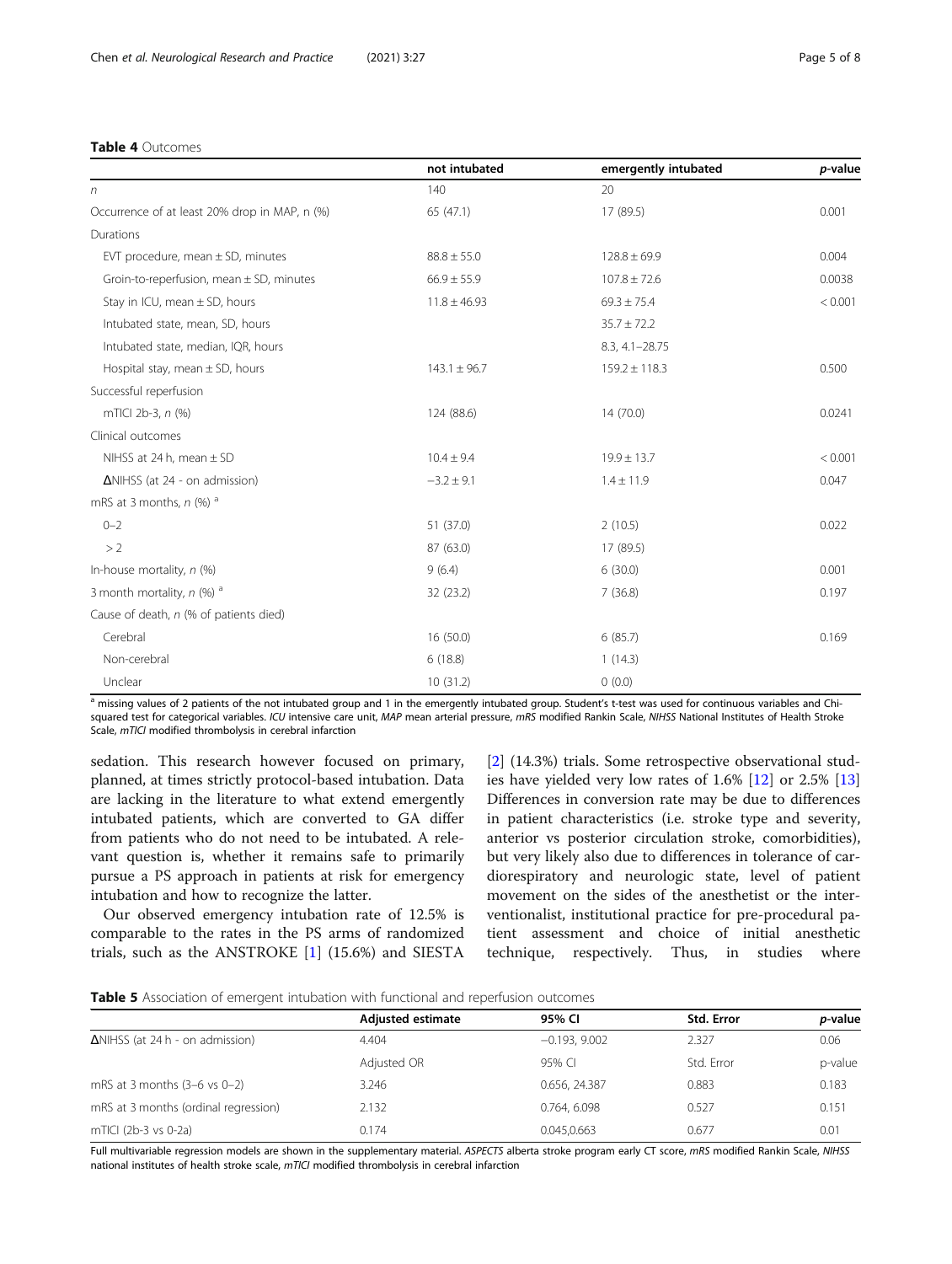thresholds to intubate patients in a primarily planned fashion were lower, the rate of subsequent unplanned emergency intubation could be reduced by this factor.

#### Predictors of emergency intubation

Among the baseline characteristics in our cohort, no associations of emergency intubation with NIHSS on admission, premorbid mRS, ASPECTS, age or side of occlusion was found. Additionally, in a meta-analysis of individual patient data from three single center randomized trials investigating the optimal anesthestic regimen for EVT [[14\]](#page-7-0), only absence of hyperlipidemia was considered to be a predictor of emergency conversion in the treatment group with primary PS. However, this was interpreted as a finding by chance, and other more biologically plausible factors like size of infarction, side of occlusion, age, severity of stroke were not associated with emergency conversion. In another retrospective analysis with data from a monocentric database consisting of 1681 patients where EVT was performed under monitored anesthesia care, only 1.6% patients needed to converted to general anesthesia. The only predictor for conversion to GA was posterior circulation stroke, while numerically higher rates was observed in patients with right sided occlusion and milder stroke.

In summary, there are no well-established predictors for patients at risk for emergency intubation during EVT in PS and it might be prudent to not rely on sole factors like stroke severity or stroke side for the decision to pursue a GA regimen primarily.

#### Functional and reperfusion outcomes in emergently intubated patients

Rates of long-term favorable outcomes (mRS 0–2 after 3 month) differed significantly between emergently intubated and non-intubated patients in our study (37.0% vs 10.5%,  $P = 0.022$ ). However, in a multivariable regression model and ordinal regression model, we could not find a significant association of emergency intubation with unfavorable outcome (mRS 3–6) or a shift in mRS. It should be noted, that some of our findings may well be a statistical consequence of very small subgroups with low power to detect a relevant effect size for long-term function after severe stroke. In the meta-analysis of the aforementioned randomized trials on GA vs PS favorable outcome (mRS 0–2) was reached in 35.1% of the patients with PS and only in 4.8% in emergently converted patients, indicating a worse long-term outcome in latter subgroup [[3\]](#page-7-0). Converted patients in that cohort had a common odds ratio of 2.67 ( $P = 0.015$ ) for a shift toward a higher mRS score than non-converted patients [[14](#page-7-0)]. In the study of Noguiera et al. [[12\]](#page-7-0), the emergently converted subgroup had an mRS 0–2 at 90 days of 28.6% compared to 51.6% receiving monitored anesthesia care. Notably, when conversion rates in a center is very low, any possible harmful impact by emergency intubation would have a low clinical relevance.

Our findings and the available evidence show signals that emergency conversion might be associated to worse functional outcomes after EVT.

In addition, our data suggest that emergency intubation is associated with less frequent successful reperfusion during endovascular therapy (OR, 0.174;  $p = 0.01$ ). Notably, mean groin-to-reperfusion times was longer in emergently intubated patients (66.9 vs 108.7 min, emergency intubation vs no intubation) in our cohort, which was driven by intraprocedurally intubated patients (130.1 vs 89.5 min, intraprocedural vs preprocedural). The prolongation cannot solely be attributed to the intubation procedure, hence there were possibly more challenging thrombectomy procedures (e.g. difficult access route, elongated vessels, thrombus composition) in this subgroup leading to reperfusion failure. On the other hand, in the study by Flottmann et al. [[15\]](#page-7-0), no significant difference was found in terms of reperfusion success between emergently converted patients and patients without conversion. While the reperfusion rates ranged between 69.7 to 79.8% in patients without general anesthesia in their study, emergently intubated patients had a successful reperfusion rate of 64%, showing a numerical difference for successful reperfusion in patients without emergency intubation. Additionally, no statically significant difference was found in the study cohort of Nogueira et al. [[12](#page-7-0)], where successful reperfusion was achieved in 95.6% of patients undergoing EVT in monitored anesthesia care, while it was only achieved in 88.5% of emergently converted patients.

Albeit the differences in the other studies were not statistically significant, the data might show a trend possibly linking reperfusion failure and emergency conversion together. More studies are needed to dissect a possible relationship of reperfusion success and emergency conversion.

#### Influence of hemodynamic impairment

Another concern of emergency intubation is hemodynamic impairment, i.e. hypotension, due to the need of high doses of sedatives and opioids for induction and maintenance of GA. It has been suggested to be one of the factors to render GA disadvantageous in many observational studies [\[16](#page-7-0)–[19\]](#page-7-0). Indeed, studies focusing on BP have yielded a substantial amount of data to suggest that intraprocedural episodes of even hypotensive decrease of 10–20% before recanalization are detrimental [[19,](#page-7-0) [20\]](#page-7-0). We could indeed observe a higher rate of drops MAP of 20% from baseline in the emergently intubated patients, but drops of MAP as a covariate in the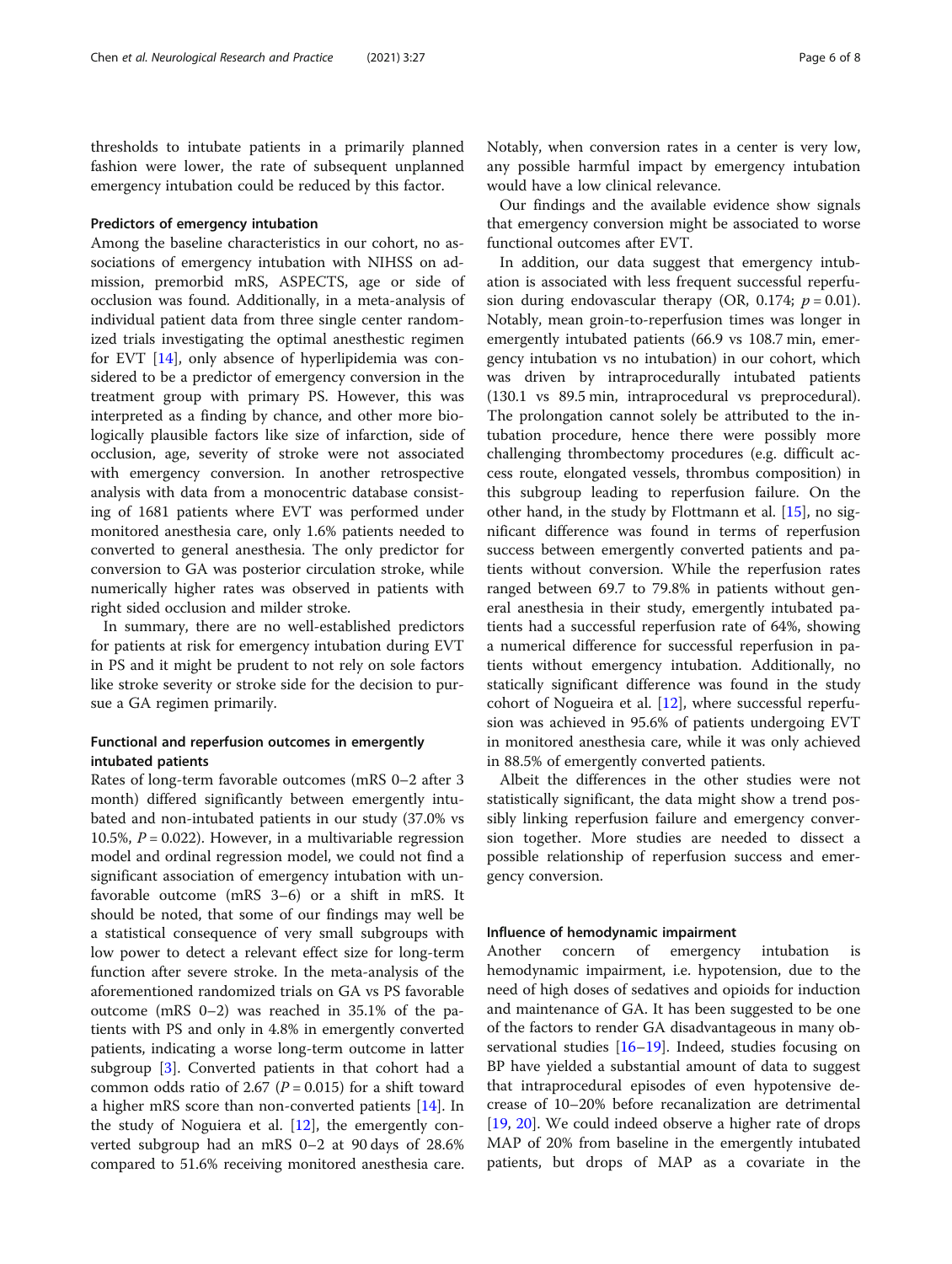<span id="page-6-0"></span>multivariable regression models showed no influence on outcome.

One difference between our analysis and other studies was that we also included patients where intubation occurred before the intervention, while in other studies emergency converted to general anesthesia might have been defined as intubation during thrombectomy. Intubation before groin puncture and conversion to GA may be understood as primary GA in other places and would probably lead to exclusion of that subgroup from an analysis on emergent intubation during EVT in other studies. However, our cohort consists of patients where the primary intention was to pursue a PS strategy. Thus, patients emergently converted shortly before intervention in our setting constitute a clinically relevant subgroup, which differ from patients managed with primary GA and which should be comparable with intraprocedural emergency converters (as indicated by data shown in Supplement Tables 1 and 7).

This study has several limitations. As it was a retrospective post-hoc analysis of a single-center study, no causal relations but only associations can be derived and recommendations cannot be stated. The sample size is too small to yield robust results in long-term functional outcome. One other limitation is the fact, that some patients remained intubated and sedated at 24 h after admission (e.g. 6 of 20 emergently intubated patients were intubated longer than 24 h in our cohort, where 5 patients died after decision for transition to palliative care) and NIHSS at 24 h in these patients was obtained in the sedated state. Futhermore, inclusion of patients prior to groin-puncture could have led to additional heterogeneity. Lastly, indication for intubation was ultimately under discretion of the treating physicians and thus there might be some variability for intubation thresholds. Strengths of this study are the monocentric data source of a prospective study focused entirely on PS for EVT, the application of a protocol, and a representative mix of stroke thrombectomy candidates.

#### Conclusion

We found no clinical or imaging parameter, indicating an increased risk for the need of emergency intubation. Emergently intubated patients had a prolonged intervention, reduced reperfusion success, had higher in-house mortality and a higher rate of unfavorable 3 month functional outcome. Our study signals concern regarding emergent intubation during EVT, possibly supporting lower thresholds for primary protocol-based intubation for GA, as found preferable in recent randomized trials. Our observations call for more prospective research to identify predictors of intubation need.

#### Supplementary Information

The online version contains supplementary material available at [https://doi.](https://doi.org/10.1186/s42466-021-00125-0) [org/10.1186/s42466-021-00125-0.](https://doi.org/10.1186/s42466-021-00125-0)

Additional file 1: Table S1. Baseline characteristics separated in time points of intubation. Table S2. Multivariable regression model of NIHSS after 24 h. Table S3. Multivariable regression model of NIHSS Difference (NIHSS after 24 h - NIHSS at admission). Table S4. Multivariable regression model of mRS after 3 months (3–6 versus 0–2). Table S5. Multivariable ordinal regression analysis of mRS after 3 months. Table S6. Multivariable regression model of mTICI (2b-3 vs 0-2a). Table S7. Outcome parameters separated in time points of intubation.

#### Acknowledgements

Not applicable.

#### Authors' contributions

Study conception and design: M.C.; D.K.; Sil.S.; J.B.; W.W.; Data acquisition and analysis: M.C.; D.K.; Sil.S.; Sim.S.; J.P.; Data interpretation: M.C.; D.K.; Sil.S.; J.B.; J.P.; M.K.; M.A.M.; P.A.R.; M.B.; W.W.; Writing manuscript: M.C.; D.K.; Revising manuscript: all authors. The author(s) read and approved the final manuscript.

#### Funding

There is no external funding to be reported for this study.

#### Availability of data and materials

Deidentified participant data that support the findings of this study are available from the corresponding author upon reasonable request.

#### Declarations

#### Ethics approval and consent to participate

The study was approved by the local institutional review board (Ethikkommission Medizinische Fakultät Heidelberg, ID S-325/2015).

#### Consent for publication

Not applicable.

#### Competing interests

Dr. Pfaff has received travel and meeting expenses from Stryker and MicroVention. Dr. Bendszus has received grants and personal fees from Novartis, Guerbet, and Codman, personal fees from Vascular Dynamics, Roche, Teva, Springer, Grifols, and Bayer Vital, grants from the European Union, Siemens, Hopp Foundation, and the German Research Council (DFG). Dr. Möhlenbruch has received grants and personal fees from Medtronic, grants and personal fees from MicroVention, personal fees from Route92, grants and personal fees from Stryker, and grants from Balt outside the submitted work. Dr. Bösel reports receiving speaker honoraria and travel support from Zoll, Medtronic, Boehringer Ingelheim and an award from the Patient-Centered Outcomes Research Institute.

#### Author details

<sup>1</sup>Department of Neurology, Heidelberg University Hospital, Im Neuenheimer Feld 400, Heidelberg, Germany. <sup>2</sup>Institute of Medical Biometry and Informatics, University of Heidelberg, Heidelberg, Germany. <sup>3</sup>Department of Neuroradiology, Heidelberg University Hospital, Heidelberg, Germany. 4 Department of Neurology, Kassel General Hospital, Kassel, Germany.

#### Received: 26 April 2021 Accepted: 4 May 2021 Published online: 17 May 2021

#### References

- 1. Löwhagen Hendén, P., Rentzos, A., Karlsson, J. E., et al. (2017). General anesthesia versus conscious sedation for endovascular treatment of acute ischemic stroke: The AnStroke trial (anesthesia during stroke). Stroke., 48, 1601–1607. [https://doi.org/10.1161/STROKEAHA.117.016554.](https://doi.org/10.1161/STROKEAHA.117.016554)
- 2. Schönenberger, S., Uhlmann, L., Hacke, W., et al. (2016). Effect of conscious sedation vs general anesthesia on early neurological improvement among patients with ischemic stroke undergoing endovascular Thrombectomy: A